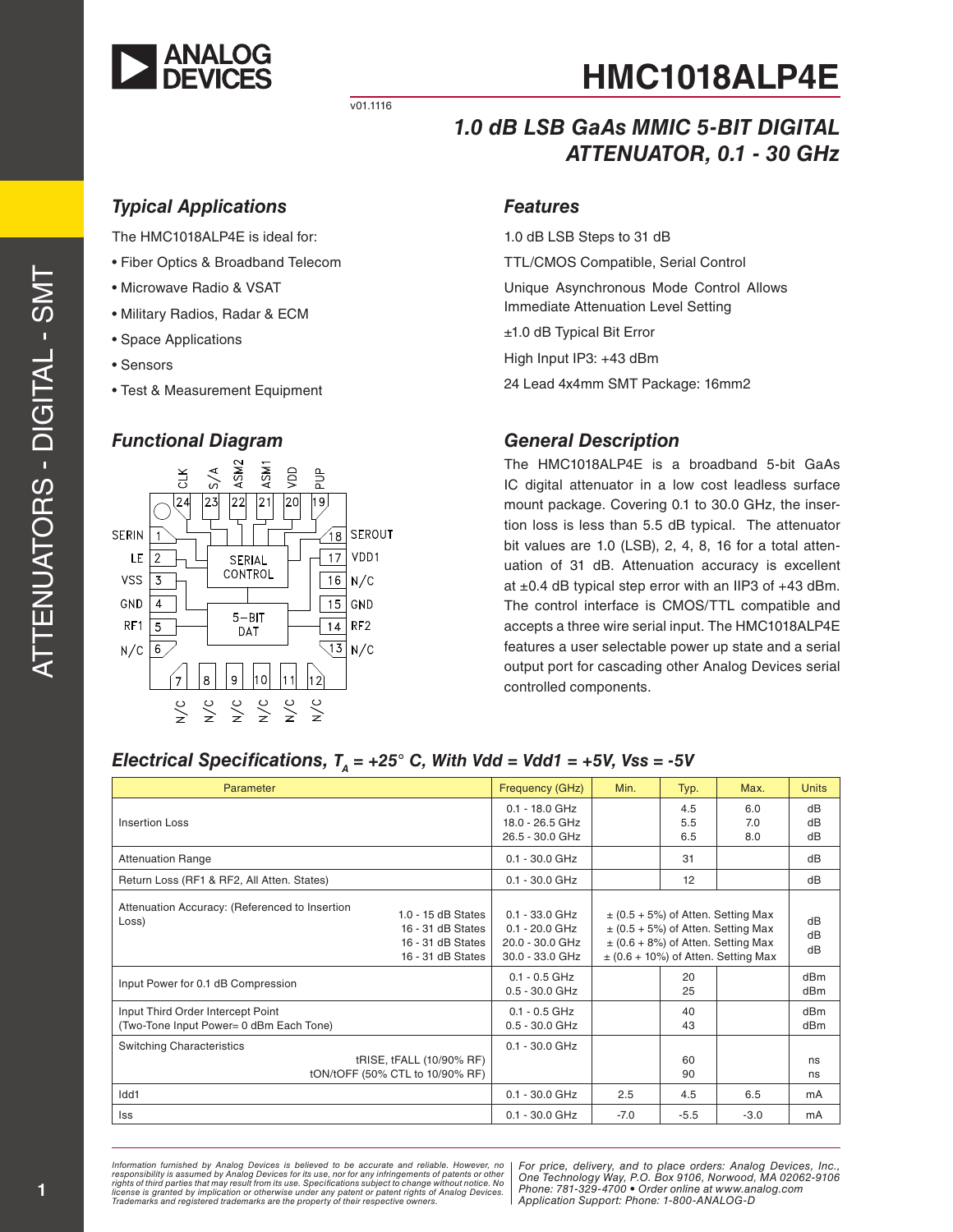

*ATTENUATOR, 0.1 - 30 GHz*

v01.1116

# *Insertion Loss vs. Temperature*



#### *Input Return Loss*

(Only Major States are Shown)



#### *Bit Error vs. Attenuation State*



# *Normalized Attenuation*

*1.0 dB LSB GaAs MMIC 5-BIT DIGITAL*

(Only Major States are Shown)



### *Output Return Loss*

(Only Major States are Shown)



# *Bit Error vs. Frequency*



ators - Digital -  $\mathcal{O}$  $\geq$ 

 $\vdash$ 

Attenu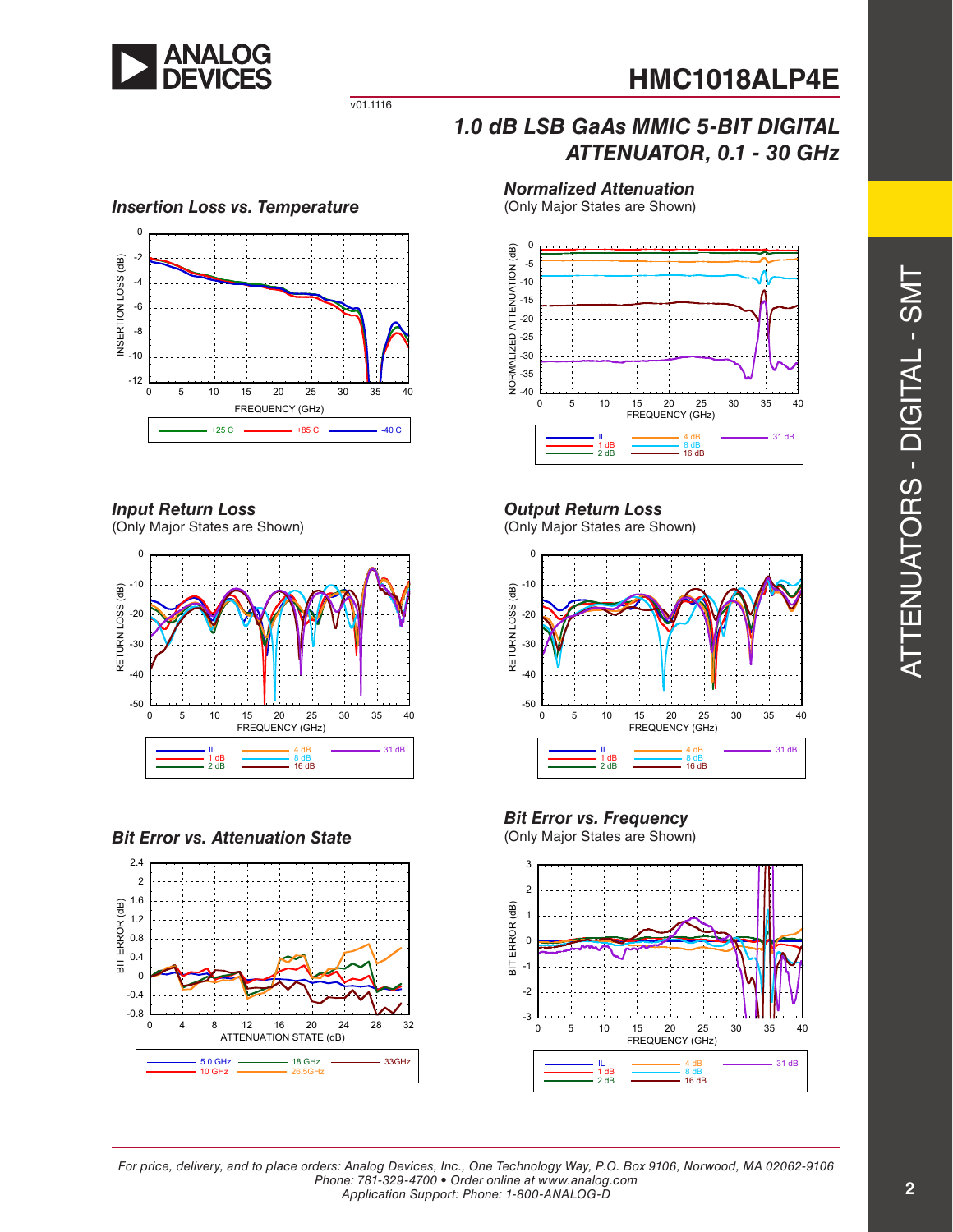

v01.1116

*Relative Phase vs. Frequency (Only Major States are Shown)*



*Step Attenuation vs. Attenuation State 18 - 30 GHz*



*Input IP3 Over Major Attenuation States (Minimum Attenuation State)*



*1.0 dB LSB GaAs MMIC 5-BIT DIGITAL ATTENUATOR, 0.1 - 30 GHz*

*Step Attenuation vs. Attenuation State 0.1 - 18 GHz*



*Input Power for 0.1 dB Compression*



*Input IP3 vs. Temperature*

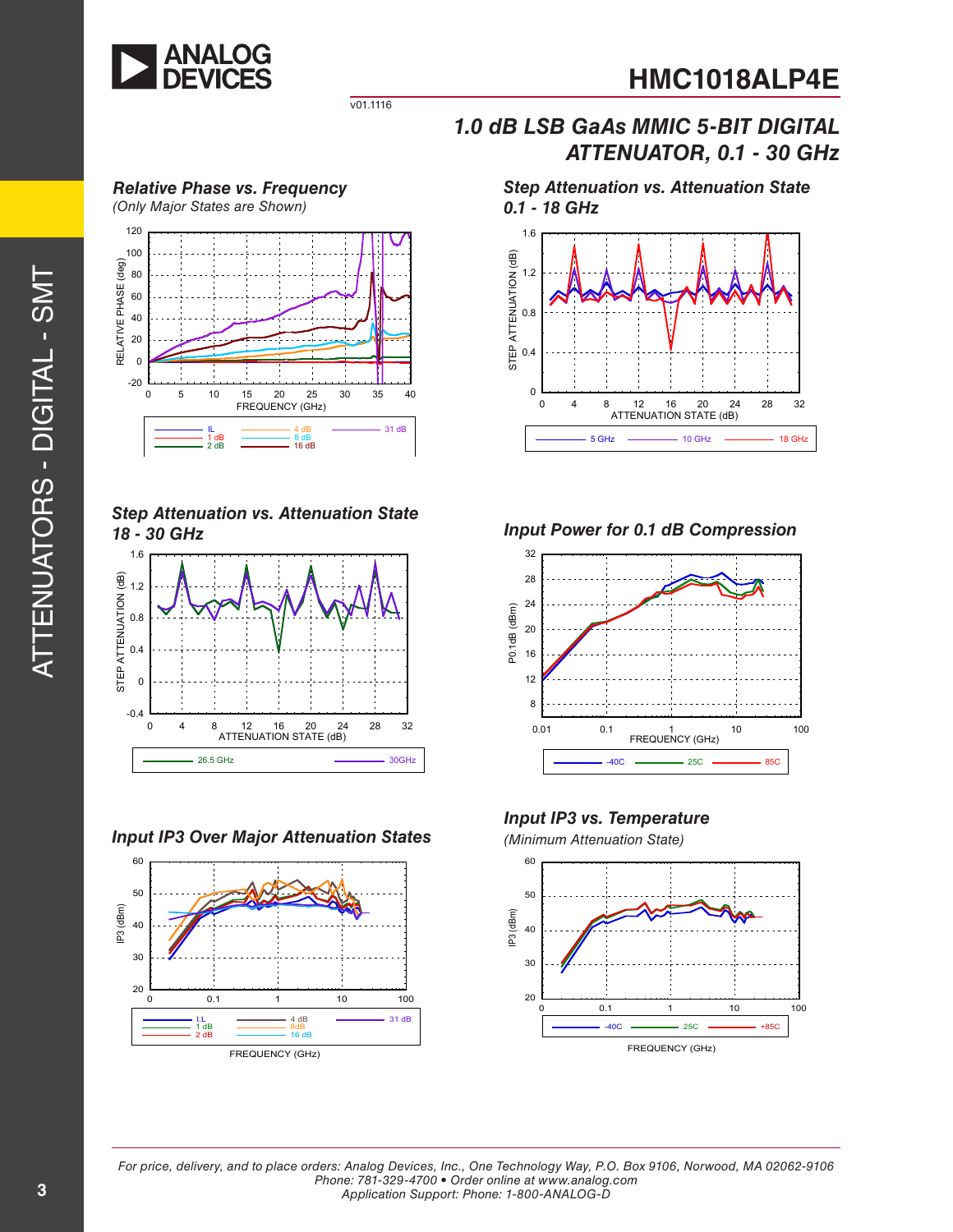

v01.1116

# *1.0 dB LSB GaAs MMIC 5-BIT DIGITAL ATTENUATOR, 0.1 - 30 GHz*

#### *Serial Control Interface*

The HMC1018ALP4E contains a 3-wire SPI compatible digital interface (SERIN, CLK, LE). The serial control interface is activated when S/A is kept high. The 5-bit serial word must be loaded MSB first as a 6-bit word with the first bit ignored. The positive-edge sensitive CLK and LE requires clean transitions. If mechanical switches are used, sufficient debouncing should be provided. When LE is high, 5-bit data in the serial input register is transferred to the attenuator. When LE is high CLK is masked to prevent data transition during output loading.

For all modes of operations, the state will stay constant while LE is kept low.



| <b>Control Voltage Input</b> |                        |                        |                        |                        | Attenuation                 |
|------------------------------|------------------------|------------------------|------------------------|------------------------|-----------------------------|
| <b>P4</b><br>16dB            | P <sub>3</sub><br>8 dB | P <sub>2</sub><br>4 dB | P <sub>1</sub><br>2 dB | P <sub>0</sub><br>1 dB | <b>State</b><br>$RF1 - RF2$ |
| High                         | High                   | High                   | High                   | High                   | Reference I.L.              |
| High                         | High                   | High                   | High                   | Low                    | 1 dB                        |
| High                         | High                   | High                   | Low                    | High                   | 2 dB                        |
| High                         | High                   | Low                    | High                   | High                   | 4 dB                        |
| High                         | Low                    | High                   | High                   | High                   | 8 dB                        |
| Low                          | High                   | High                   | High                   | High                   | 16dB                        |
| Low                          | Low                    | Low                    | Low                    | Low                    | 31 dB                       |

Any combination of the above states will provide an attenuation approximately equal to the sum of the bits selected.

| Parameter                                        | Typ.             |
|--------------------------------------------------|------------------|
| Min. serial period, t <sub>sck</sub>             | $100$ ns         |
| Control set-up time, t <sub>cs</sub>             | 20 ns            |
| Control hold-time, t <sub>ch</sub>               | $20$ ns          |
| LE setup-time, $t_{IN}$                          | 10 <sub>ns</sub> |
| Min. LE pulse width, $t_{\text{rev}}$            | 10 <sub>ns</sub> |
| Min LE pulse spacing, $t_{\text{LES}}$           | 630 ns           |
| Serial clock hold-time from LE, t <sub>CKN</sub> | 10 <sub>ns</sub> |
| Hold Time, t <sub>PH.</sub>                      | 0 ns             |
| Latch Enable Minimum Width, t <sub>LEN</sub>     | 10 <sub>ns</sub> |
| Setup Time, t <sub>ps</sub>                      | 2 ns             |

## *Asynchronous Mode*

*Serial Mode Truth Table*

The HMC1018ALP4E can be switched to an asynchronous mode to change the attenuation state rapidly to one of four predefined states. The logic state of ASM1-ASM2 determines one of the four attenuation states in the asynchronous mode per truth table. The asynchronous mode works either directly or latched. To activate the direct-asynchronousmode, S/A needs to be at logic low and LE needs to be at logic high. In the direct-asynchronous-mode, any change in the logic state of ASM1-ASM2 directly affects the attenuation state. In the latched-asynchronous-mode, the attenuation state changes per the asynchronous mode truth table when S/A is at logic low and LE is pulsed per the timing diagram. The attenuation stays constant (latched) as long as LE stays low. In the asynchronous mode, the inputs SERIN and CLK do not affect the attenuation state.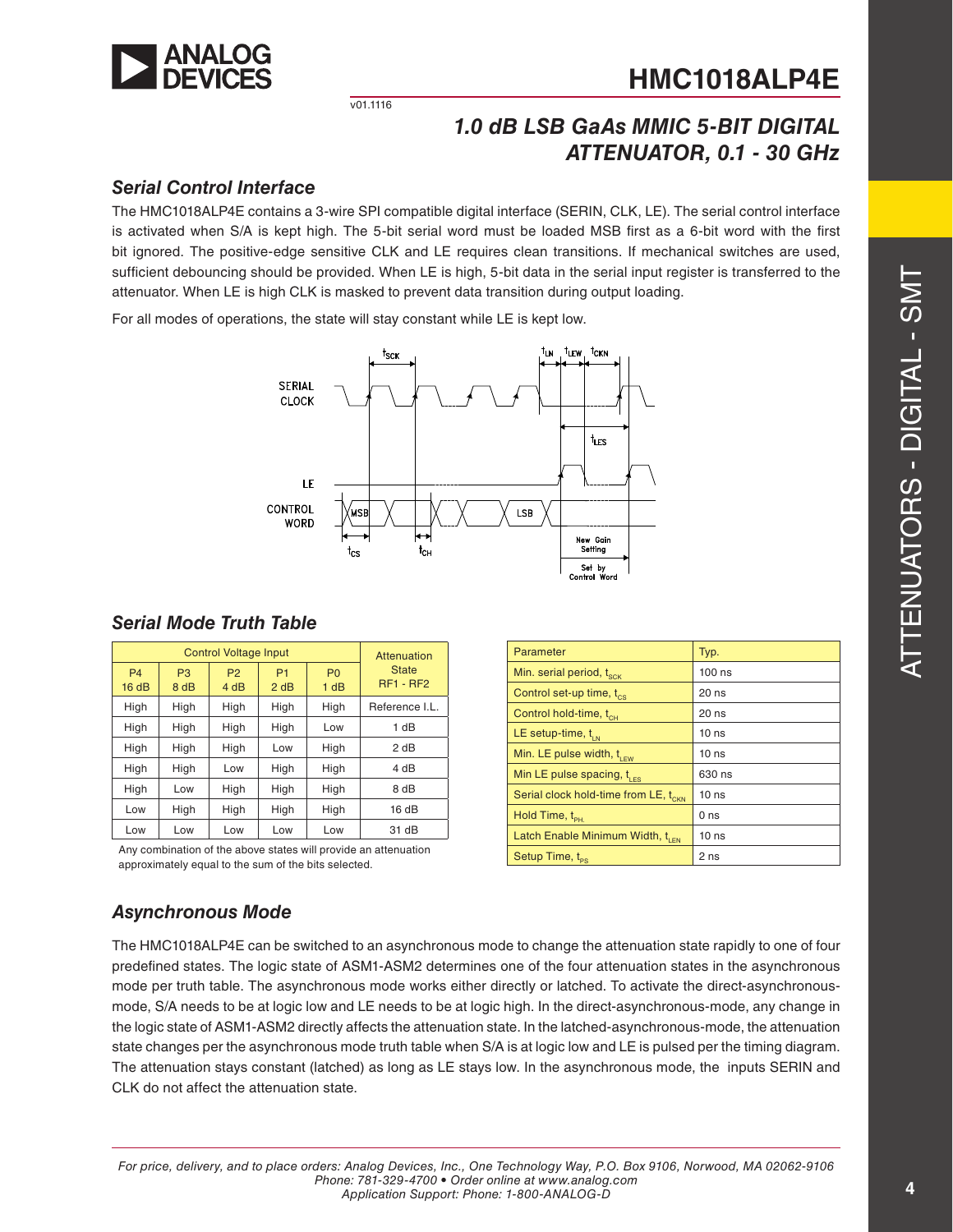

*ATTENUATOR, 0.1 - 30 GHz*

v01.1116

## *Timing Diagram (Latched Asynchronous Mode)*



### *Asynchronous Mode Truth Table*

*1.0 dB LSB GaAs MMIC 5-BIT DIGITAL*

| ASM <sub>1</sub> | ASM <sub>2</sub> | <b>Attenuation State RF1-RF2</b> |
|------------------|------------------|----------------------------------|
| High             | High             | Reference I.L.                   |
| High             | Low              | 3 dB                             |
| Low              | High             | 28dB                             |
| l ow             | -OW              | $31$ dB                          |

#### *Power-Up States PUP Truth Table*

If LE is set to logic LOW at power-up, the logic state of PUP determines the power-up state of the part per PUP truth table. If the LE is set to logic HIGH at powerup, the logic state of ASM1-ASM2 determines the power-up state of the part per truth table for the asynchronous mode. The attenuator latches in the desired power-up state approximately 200 ms after power-up.

#### *Bias Voltages & Currents Control Voltage*

| Vdd        | +5V @ 0.06 mA  |
|------------|----------------|
| Vdd1       | $+5V$ @ 4.5 mA |
| <b>Vss</b> | $-5V$ @ 5.5 mA |

| <b>PUP</b> | <b>Attenuation State</b> |  |  |
|------------|--------------------------|--|--|
| High       | Reference I.L.           |  |  |
| Low        | 31 dB                    |  |  |

Note: The logic state of ASM1-ASM2 determines the power-up state of the part per truth table for the asynchronous mode when LE is high at power-up.

| <b>State</b> | <b>Bias Condition</b> |
|--------------|-----------------------|
| Low          | 0 to 0.8V @ 1 µA      |
| High         | 2 to 5V @ 1 µA        |

 $\geq$  $\vdash$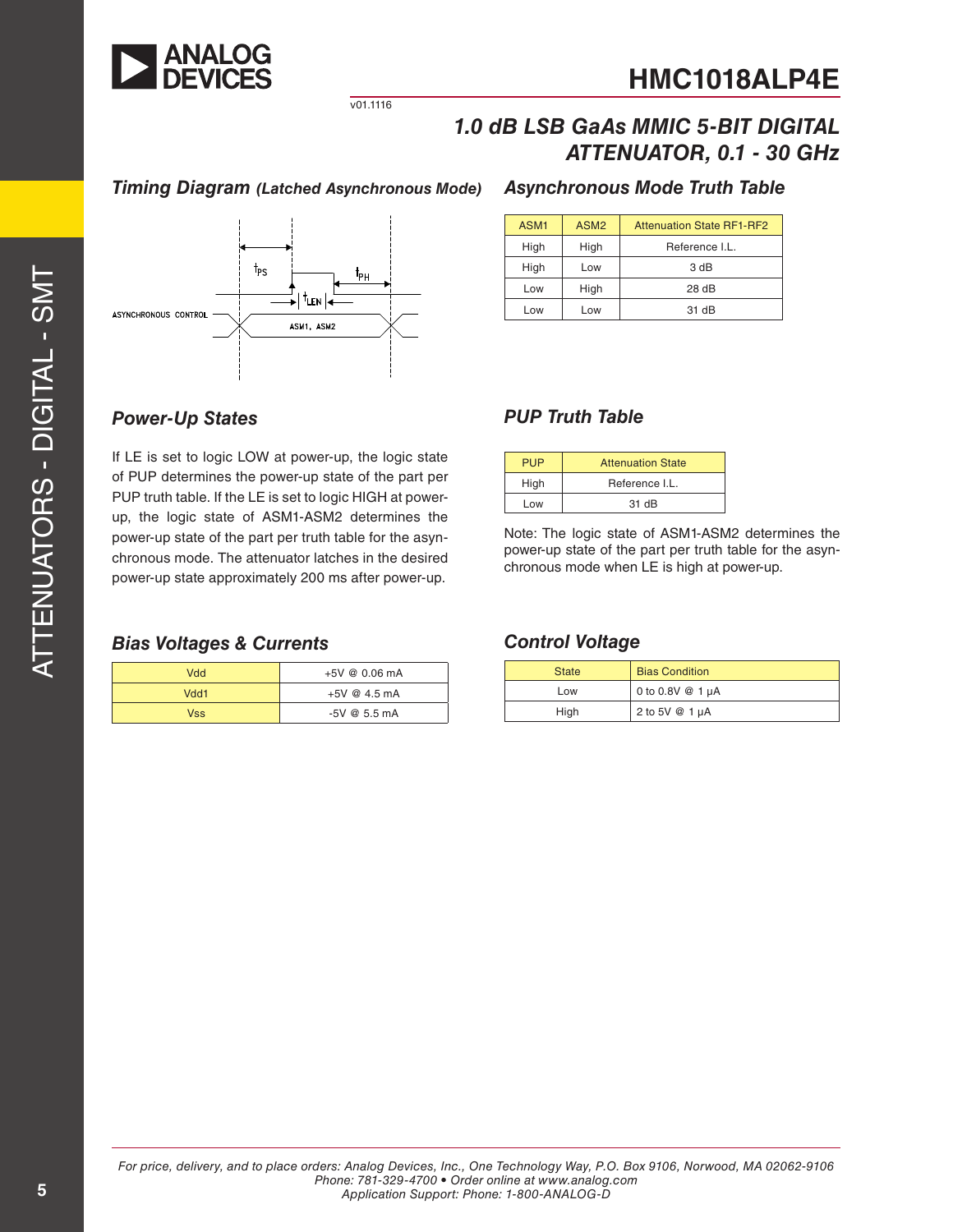

ELECTROSTATIC SENSITIVE DEVICE OBSERVE HANDLING PRECAUTIONS

v01.1116

## *1.0 dB LSB GaAs MMIC 5-BIT DIGITAL ATTENUATOR, 0.1 - 30 GHz*

#### *Absolute Maximum Ratings*

| RF Input Power (0.1 to 30.0 GHz)                                                           | $+27$ dBm               |
|--------------------------------------------------------------------------------------------|-------------------------|
| Control Voltage (CLK, SERIN, LE,<br>PUP, ASM1, ASM2, S/A)                                  | $Vdd + 0.5V$            |
| Vdd, Vdd1                                                                                  | $+7$ Vdc                |
| <b>Vss</b>                                                                                 | -7 Vdc                  |
| <b>Channel Temperature</b>                                                                 | 150 °C                  |
| Continuous Pdiss (T = $85^{\circ}$ C)<br>(derate 6.9 mW/ $\degree$ C above 85 $\degree$ C) | 0.453 W                 |
| <b>Thermal Resistance</b>                                                                  | 143.5 °C/W              |
| <b>Storage Temperature</b>                                                                 | $-65$ to $+150$ °C      |
| <b>Operating Temperature</b>                                                               | -40 to +85 $^{\circ}$ C |
| <b>ESD Sensitivity (HBM)</b>                                                               | Class 1A                |

## *Outline Drawing*



#### 6. ALL GROUND LEADS AND GROUND PADDLE MUST BE SOLDERED TO PCB RF GROUND.

7. REFER TO HITTITE APPLICATION NOTE FOR SUGGESTED LAND PATTERN.

#### *Package Information*

| <b>Part Number</b> | <b>Package Body Material</b>                       | <b>Lead Finish</b> | <b>MSL Rating</b>     | Package Marking <sup>[2]</sup> |
|--------------------|----------------------------------------------------|--------------------|-----------------------|--------------------------------|
| HMC1018ALP4E       | RoHS-compliant Low Stress Injection Molded Plastic | 100% matte Sn      | $MSL3$ <sup>[1]</sup> | 1018A<br><b>XXXX</b>           |

[1] Max peak reflow temperature of 260 °C

[2] 4-Digit lot number XXXX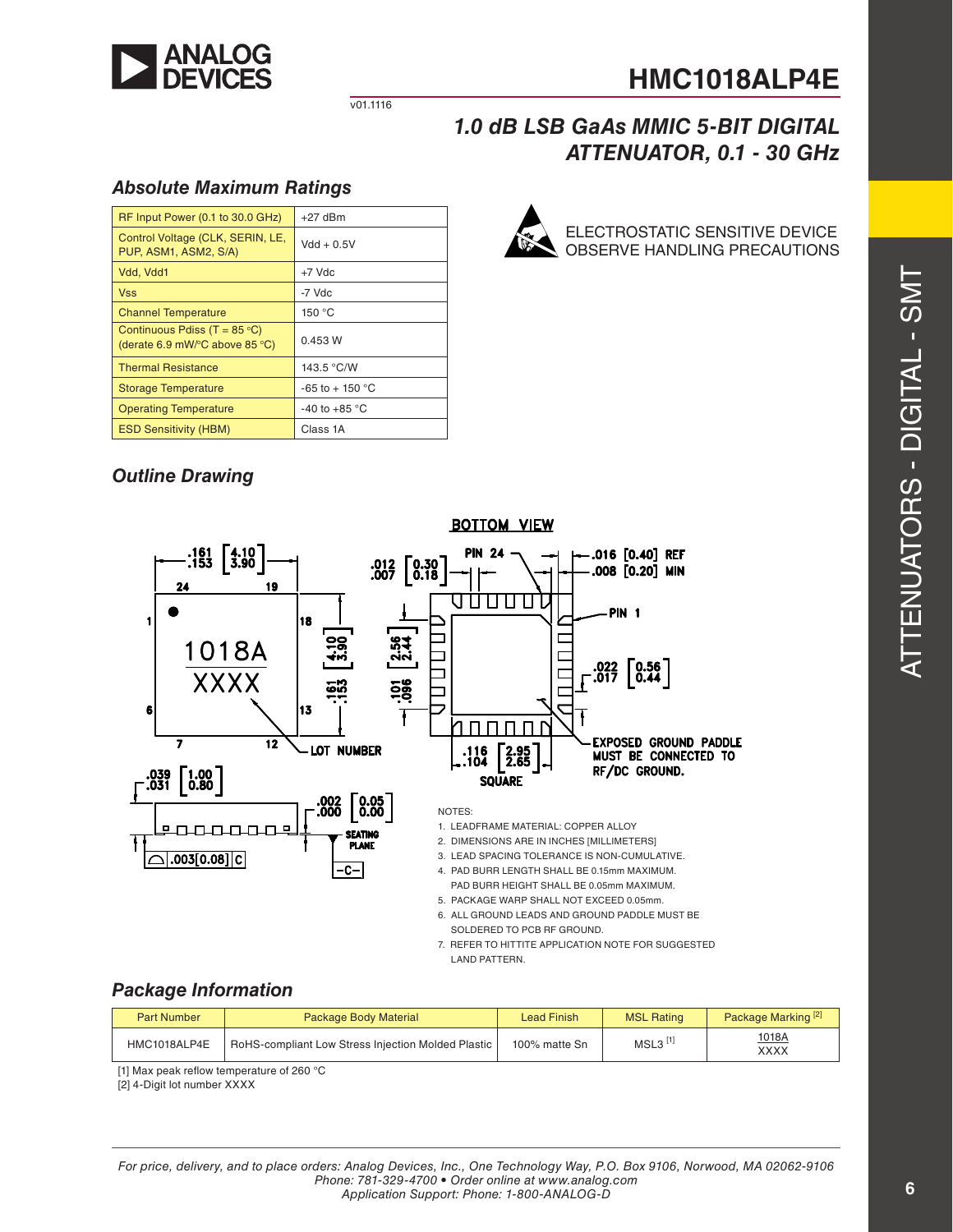

v01.1116

# *1.0 dB LSB GaAs MMIC 5-BIT DIGITAL ATTENUATOR, 0.1 - 30 GHz*

#### *Pin Descriptions*

| <b>Pad Number</b>              | <b>Function</b>                                             | <b>Description</b>                                                                                                                             | <b>Interface Schematic</b>                      |
|--------------------------------|-------------------------------------------------------------|------------------------------------------------------------------------------------------------------------------------------------------------|-------------------------------------------------|
| $\mathbf{1}$<br>$\overline{2}$ | <b>SERIN</b><br>LE.                                         | See truth table, control voltage<br>table and timing diagram.                                                                                  | Vdd<br>SERIN <sub>O</sub>                       |
| 3                              | Vss                                                         | Negative Bias -5V                                                                                                                              | Vss<br>$\circ$<br>: 3pF                         |
| 4, 15                          | GND                                                         | These pins and package bottom<br>must be connected to RF/DC ground.                                                                            | $\bigcirc$ GND                                  |
| $6-13, 16$                     | N/C                                                         | The pins are not connected internally; however, all data<br>shown herein was measured with these pins connected to<br>RF/DC ground externally. |                                                 |
| 5, 14                          | RF1, RF2                                                    | These pins are DC coupled and matched to 50 Ohms. Blocking<br>capacitors are required if RF line potential is not equal to 0V.                 |                                                 |
| 17                             | Vdd1                                                        | Positive Bias +5V                                                                                                                              | Vdd1<br>$\circ$<br>3p                           |
| 18                             | <b>SEROUT</b>                                               | Serial input data delayed by 6 clock cycles.                                                                                                   | Vdd<br>$\frac{1}{\sqrt{2}}$ SEROUT<br>≡         |
| 19<br>21<br>22<br>23<br>24     | <b>PUP</b><br>ASM1<br>ASM <sub>2</sub><br>S/A<br><b>CLK</b> | See truth table, control voltage<br>table and timing diagram.                                                                                  | Vdd<br>PUP<br>ASM1<br>ASM <sub>2</sub> O<br>SLK |
| 20                             | Vdd                                                         | Serial Controller Bias +5V                                                                                                                     |                                                 |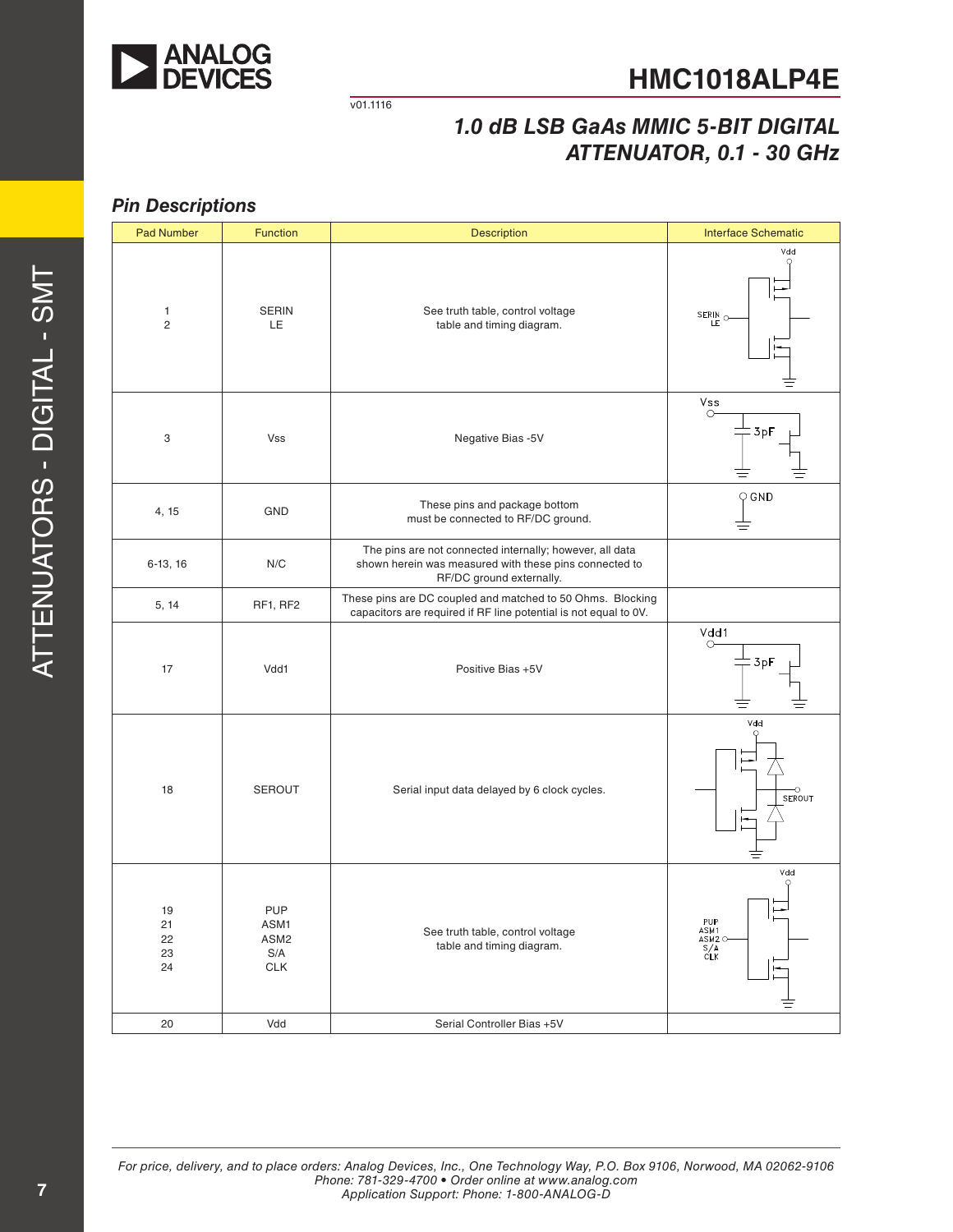

v01.1116

## *1.0 dB LSB GaAs MMIC 5-BIT DIGITAL ATTENUATOR, 0.1 - 30 GHz*

*Application Circuit*

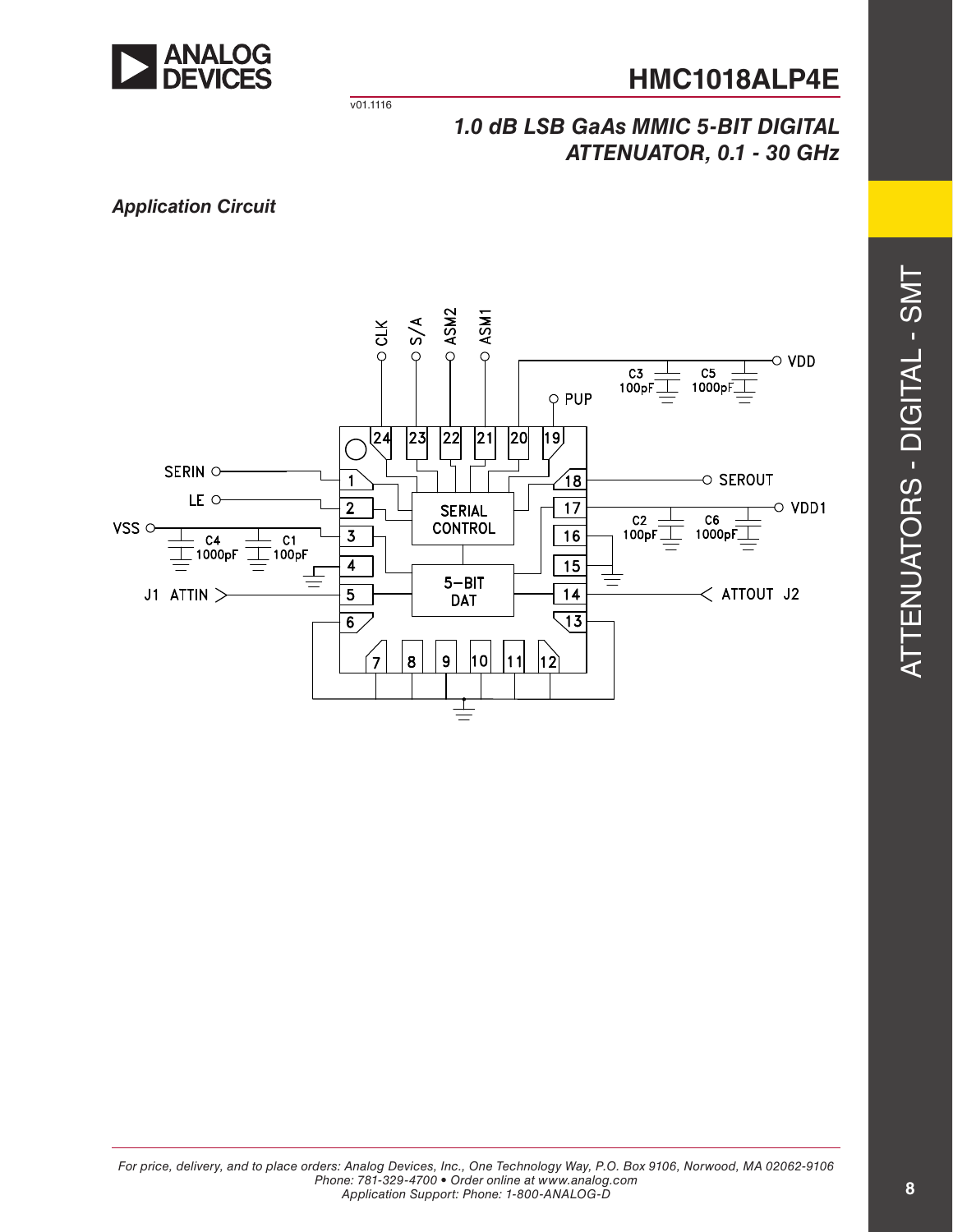

v01.1116

# *1.0 dB LSB GaAs MMIC 5-BIT DIGITAL ATTENUATOR, 0.1 - 30 GHz*

## *Evaluation PCB*



## *List of Materials for Evaluation PCB EV1HMC1018ALP4 [1]*

| <b>Item</b>        | <b>Description</b>              |
|--------------------|---------------------------------|
| J1, J2             | 2.9 mm PC Mount RF Connector    |
| J3, J4, J6         | <b>DC Connector</b>             |
| J5                 | 2mm DC Header                   |
| $C1-C3$            | 100 pF Capacitor, 0402 Pkg.     |
| $C4-C6$            | 1000 pF Capacitor, 0402 Pkg.    |
| U1                 | HMC1018ALP4E Digital Attenuator |
| PCB <sup>[2]</sup> | 600-00196-00-2 Evaluation Board |

[1] Reference this number when ordering complete evaluation PCB [2] Circuit Board Material: Rogers 4350

The circuit board used in the application should use RF circuit design techniques. Signal lines should have 50 Ohm impedance while the package ground leads should be connected directly to the ground plane similar to that shown. A sufficient number of via holes should be used to connect the top and bottom ground planes. The evaluation circuit board shown is available from Analog Devices upon request.